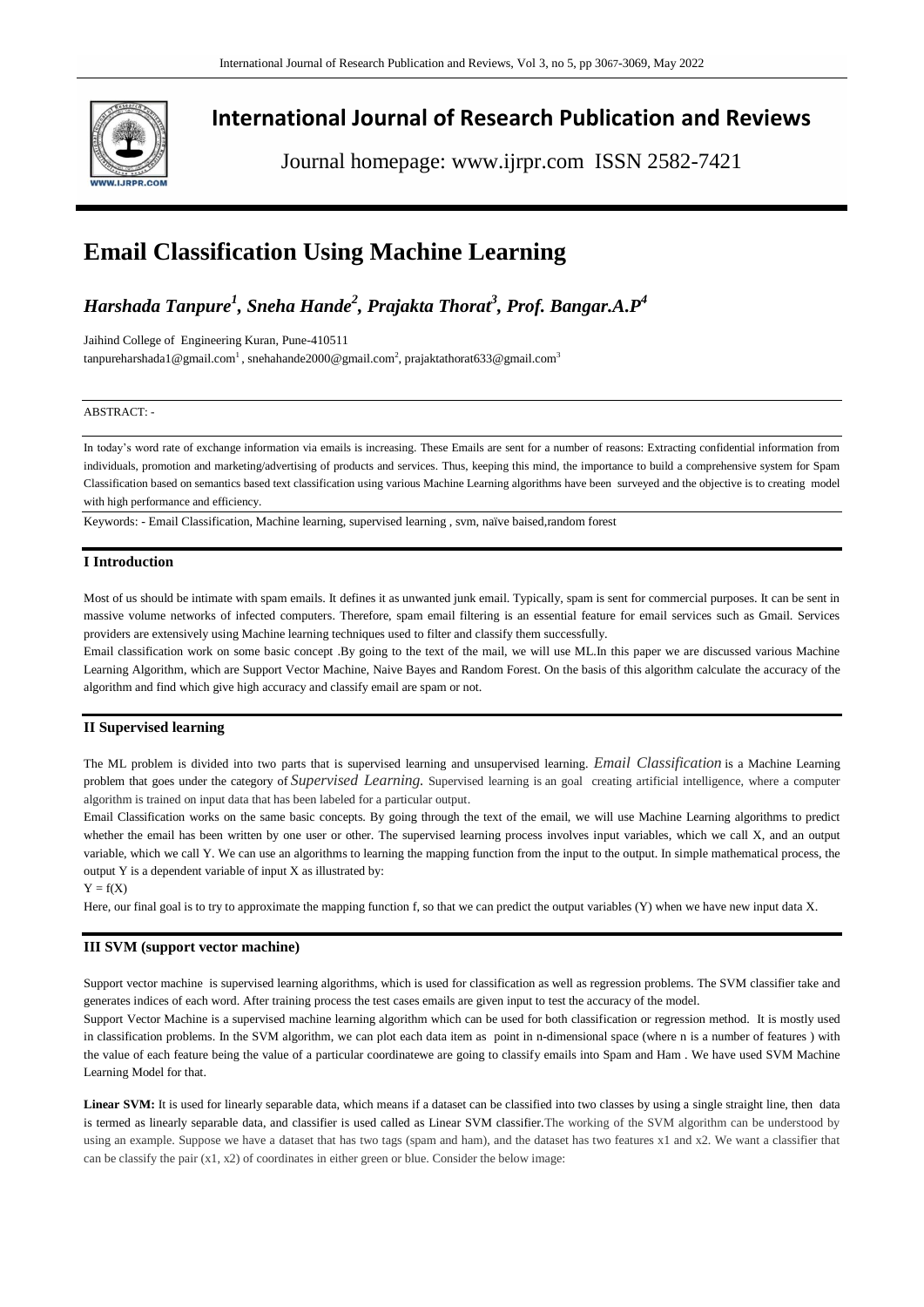

Hence, the SVM algorithm helps to find the decision boundary; this best boundary or region is called as a *hyperplane*.

### **IV Naive Bayes**

Naive Bayes spam filtering technique is a baseline method for deal with spam that can tailor itself to the emails needs of individual users and gives low false positive spam detection rates that are acceptable to users.

### It is one of the ways of doing spam filtering.

One of the simplest yet powerful classifier algorithms, Naive Bayes is based on Bayes' Theorem Formula with an assumption of independence among predictors. Given a Hypothesis A and evidence Bayes' Theorem finds the probability of an event occurring given the probability of another event that has already occurred. Bayes' theorem stated mathematically as the following equation:

$$
P(A \mid B) = \frac{P(B \mid A)P(A)}{P(B)}
$$

- $A, B = Events$
- $P(A|B) =$  Probability of A given B is true
- $P(B|A) =$  Probability of B given A is true
- $P(A), P(B)$  = The independent Probabilities of A and B

This theorem mainly used for classification techniques in data analytics. The Naive Bayes theorem calculator plays an important role in spam detection of emails.

Naïve Bayes classifiers is a collection of classification algorithms that is based on Bayes Theorem. It is not a single algorithm but a family of algorithms where all of them share a same principle, that is Every pairs of features being classified is independent of each others. In Gaussian Naive Bayes Therom, continuous values associated with each features are assumed to be distributed according to a Gaussian distribution. When plotted, it gives a bell shaped curve which is symmetric about the mean of the feature value as shown below:



The accuracy of naïve bayes for this particular problem in 0.9934640522875817.